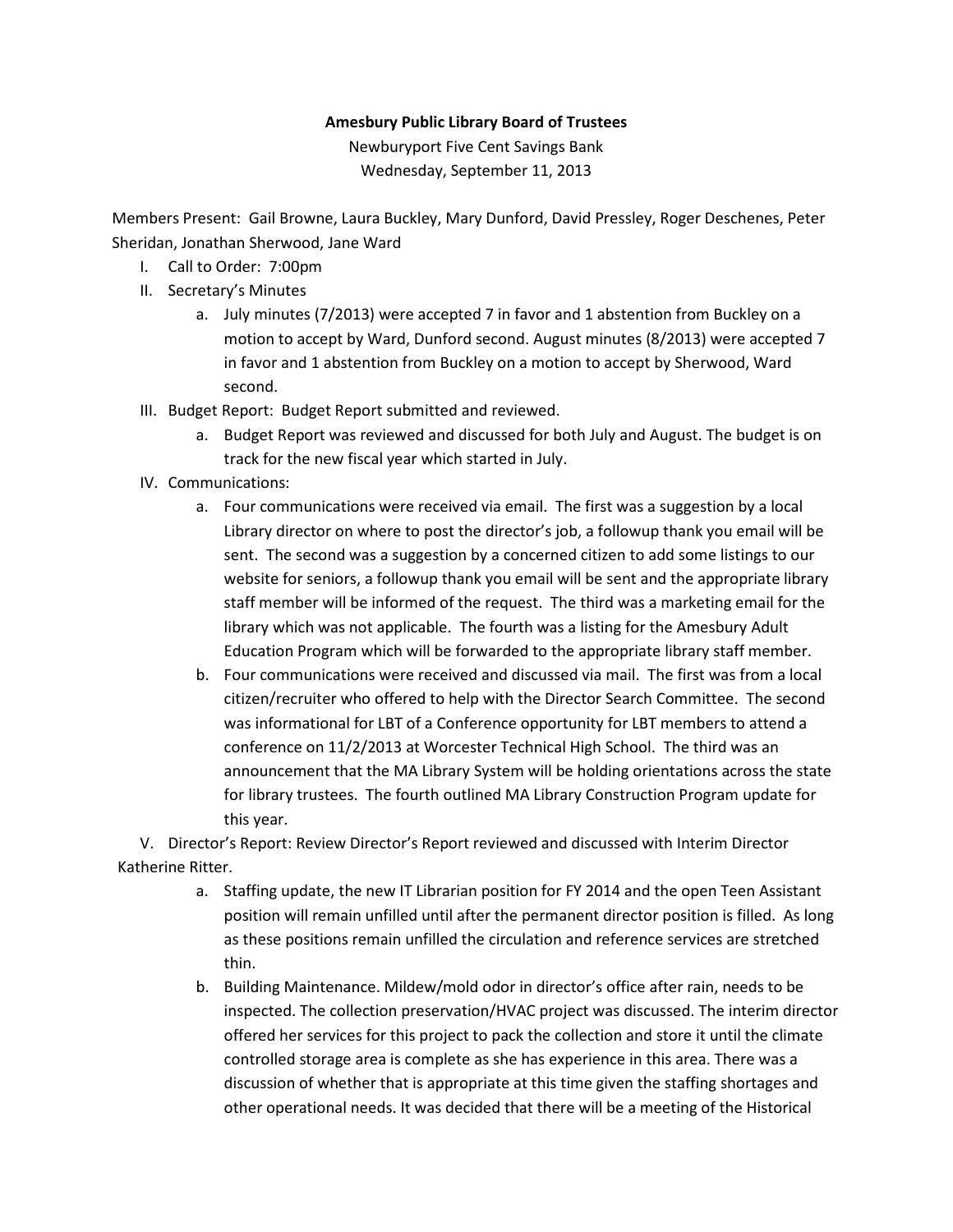Preservation Committee with the interim director and the staff archivist to plan on a timeline and discuss whether to move forward with this project or hold off until a permanent director is hired.

- c. Programs and Services update the new CASSIE computer reservation system for the public computers is having glitches between CASSIE and the MVLC system as it has come online. IT and CASSIE are working with the staff to try to fix these issues. The Fall programming is now underway.
- d. Professional Development and library monthly staff meetings and professional development are ongoing.
- e. Output and Measures Highlights, the Children's summer reading program was a great success with 650 participants and over 6,000 hours of reading logged. There were increases in library visitation and circulation.
- f. The interim director, Ritter, discussed a visit from the Rosemary Waltos, Library Building Consultant, MBLC about upcoming grant cycles and library foundations. The LBT discussed and agreed that the city is not in a position to move forward with any new building projects at this time due to the city's financial constraints.
- g. Ritter brought up an operational issue that needed clarification, the staff ordering personal books through publishers through a library account or personal account. The LBT discussed and broadened the issue and questioned whether library policy changes were being implemented. It was agreed that library policy should not be changing at this time. It was also agreed that there would be follow up on the accounts used for staff book orders.
- VI. Committee Reports:
	- a. Director Search Committee met on 8/21 to create the job description for posting. They also met on 8/28 to finalize a long and short job description for posting to various sites. Seven resumes were received after posting the job description on 8/30. Another Director Search Committee meeting has been scheduled for 9/19 at 7pm to review library director applications and narrow down the pool for the interview phase.
	- b. Historical Preservation Committee members were reviewed and there was a motion made by Dunford that the Historical Preservation Committee will include Buckley, Pressely, and Ward. Pressley seconded the motion and it passed unanimously.
- VII. Unfinished Business:
	- a. From the discussion in the director's report about the preservation/HVAC vault project, Ward made a motion that the Historical Preservation Committee will meet to address the preservation/HVAC vault project and invite the archivist and the interim director. Buckley seconded the motion and it passed unanimously.
	- b. There was a discussion whether we will invite staff members to join the LBT in the interview process. The discussion was tabled and Buckley made a motion to have an LBT meeting on 9/25 at 7pm to discuss the interviewing process, recommendations of candidates from the Director Search Committee, and the level of staff involvement. Ward seconded the motion and it passed unanimously.